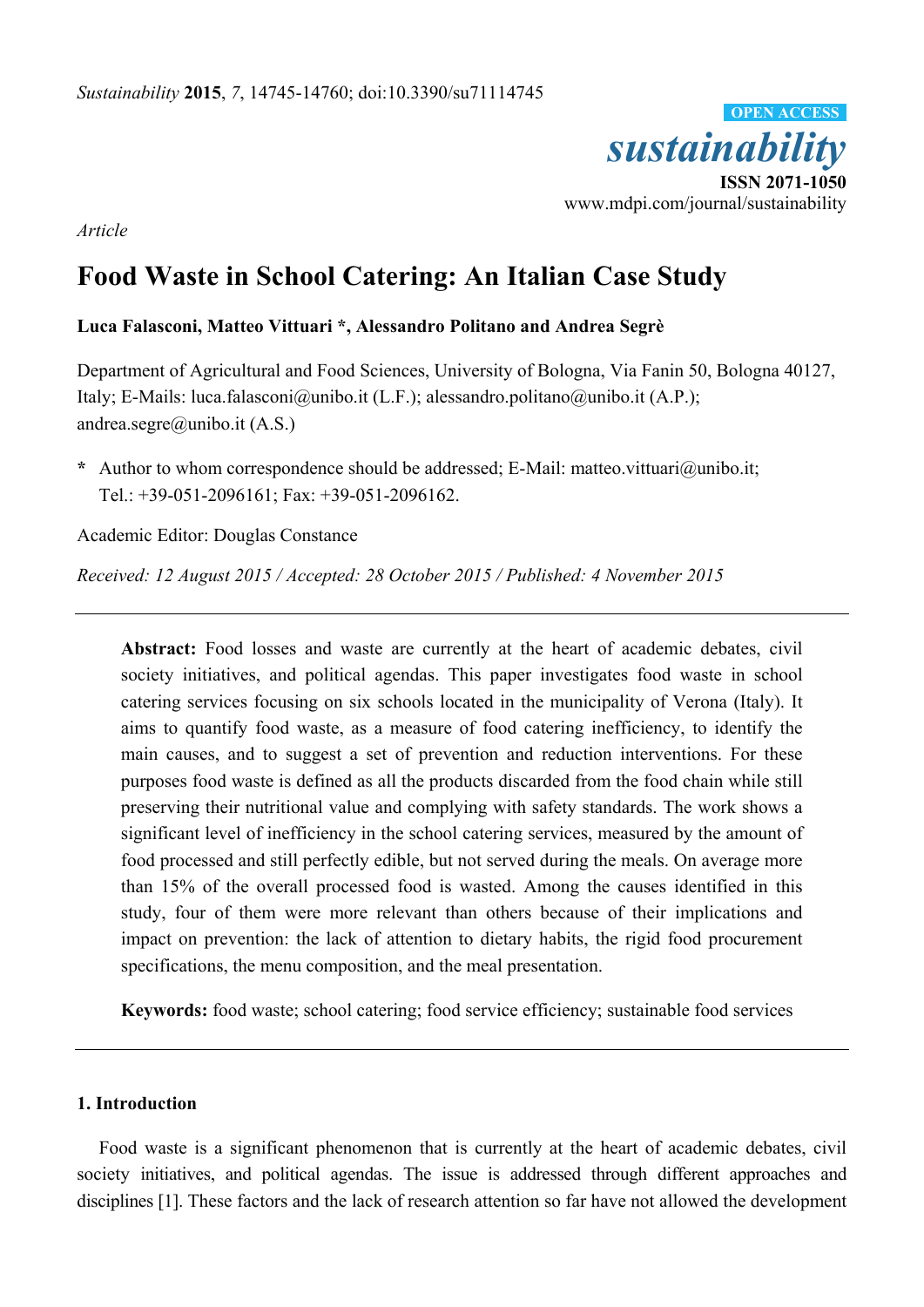of shared terminology to clearly define food waste. This, in turn, affects the general debate, the definition of the concept, and the identification of possible remedies [2–7]. In this respect this work identifies as food waste all the products discarded from the food chain while still preserving their nutritional value and complying with safety standards. The literature related to the production and retailing stages is rather significant [5,8–13], suggesting some consensus over the major issues related to this segment of the food chain. On the other hand, what is missing is information at the consumption level (catering, domestic consumption, *etc.*), which is where a number of scientists and reports locate the higher share of food waste—but there is no consensus about its quantitative dimension [3,11,12,14,15].

Engström and Carlsson-Kanyama [16] analyzed waste in the catering industry, providing insight and data about this issue with a case study on Sweden. WRAP [17] conducted an investigation in a number of schools in England in order to understand the nature and causes of waste in this sector and the potential impact of corrective actions. Sonnino and McWilliam [18] argued how scientific studies have been dealing with the topic mainly from a climate change perspective and focused their attention on food services with a case study on Welsh hospital catering services. An additional work aimed at assessing the amount of food waste by meal components was carried out by Byker *et al*. [19], who identified the highest rate of food waste in vegetables (51.4%), followed by the main entrée (51%). When converted to cups, the amount of waste seems to be extremely significant: 38.2 out of 130.5 cups of fruit and 92.6 cups of veggies out of 139.8 were wasted. Particular attention has to be given to the "Portuguese school" that presents several works addressing food waste in food catering services. Ferreira *et al*. [20] evaluated food waste in a Portuguese university to assess the efficiency of the service. They identified an index of waste/consumption (%) obtained as the ratio between plate waste and the quantity of distributed food, subtracting the weight of leftovers. Results suggest an index of waste/consumption at approximately 24%. Liz Martins *et al*. [21] compared the visual estimation method with the weighing method, finding that the visual estimation method is not as accurate as the weighing method in assessing nonselective aggregated plate waste. Dânia *et al*. [22] investigated plate waste as a potential indicator of portion inadequacy at school lunch. Within this study plate waste (%) was calculated as the ratio of food discarded to food served to the children.

In the past decade private companies and public service providers made significant efforts to increase the sustainability of their operations. Within this framework, to improve the efficiency and quality of school catering services, the Italian public administration essentially focused on two elements: the preparation of meals with organic and locally-sourced produce, and the design of healthy diets following the guidelines of the Italian National Research Institute for Food and Nutrition and the Ministry of Education, University and Research [23]. The guidelines do not address food waste directly but include a set of recommendations on purchase decisions and consumption behaviors [24] directly related to a number of food waste drivers [25].

At the European level, the aforementioned WRAP study suggests that "in England, over a school year (40 weeks), a total of 55,408 tons of food waste is generated by primary schools and 24,974 tons by secondary schools, giving a total food waste weight of 80,382 tons" [17]. A significant amount of food waste in catering services was also identified by Sonnino and McWilliam [18] who––in the case study carried out in the Welsh hospital catering services––suggested food waste ranging between 19% and 66% per meal. This phenomenon should be regarded as an indicator of the (in)efficiency of the catering industry. If the highest system efficiency implies the complete transformation of the supplied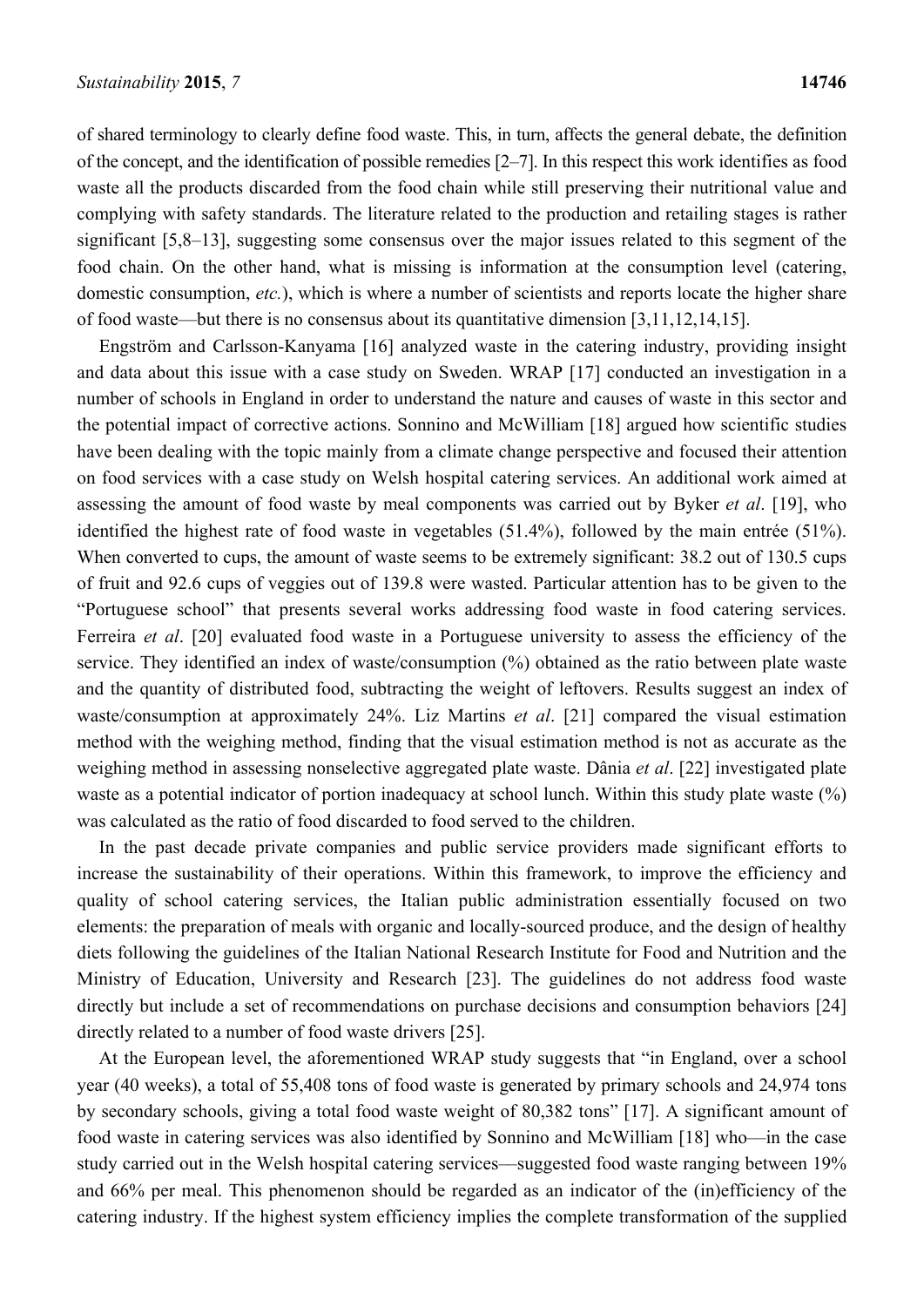food into consumed food, waste could then be considered a shortfall in the system's output, leading to an efficiency decrease. In other words, a system is efficient when the resources are utilized in an economic manner whereas, according to Pareto's concept, efficiency means reaching an allocation of resources that does not allow further improvements [26]. Consequently, the more meals unconsumed and thus wasted, the higher the inefficiency.

In July 2003, the intensification of the food waste debate led to the approval of Italian law 155, "Regulation on the distribution of foodstuffs for social purposes", the so-called "Good Samaritan Law." This legislative measure simplifies the rules on the recovery of foodstuffs for non-profit organizations or an equivalent. This law boosted the number of recovery activities and the amounts of recovered food, for charitable purposes, from school and company canteens all over the country [27].

This paper investigated food waste in school catering in order to assess the operational efficiency of the food services and to contribute to the understanding of food waste dynamics. By analyzing the school catering system's features and collecting quantitative evidence and information, this paper attempted to analyze the amount of food waste (*i.e.*, food processed and still perfectly edible, but not served during the meals) and to investigate the main causes that lead to the identified amount of unserved food and so to assess the operational efficiency of the food services to suggest a recovery intervention model in order to reduce waste amounts and improve a rational (economic) use of resources.

## **2. Material and Methods**

A research protocol was designed to combine a systematic data collection from six school canteens with a number of non-structured interviews carried out with caterers and teachers during three focus groups [28–30].

#### *2.1. Case Study Identification*

In 2005, the municipality of Verona and Last Minute Market (LMM), a subsidiary of the University of Bologna, signed an agreement to identify a joint solution for food waste reduction in public school canteens (see Figure 1).

The approach included the recovery and distribution of unserved meals, perfectly fit for consumption, to low-income brackets of the population, following the LMM model based not only on the prevention of food waste, but also on the recovery of discarded edible food.

The food recovery model designed and implemented by LMM is based upon the principle of proximity [31,32]. This means that a donor (the school canteen) and a beneficiary (a body or association helping vulnerable people) need to be located in the same neighborhood or in the near vicinity. The aim is to reduce the distance and the duration of transport. This principle is relevant to increase the safety of an operation carrying a high contamination risk owing to the health and hygiene aspects. In this respect, the municipality of Verona and LMM, with the support of the local health authorities, implemented a set of appropriate measures to ensure the safety of the products.

Schools were chosen according to their location, in order to establish a restricted area of operation and thus facilitate recovery activities. Six schools, consisting of three primary (Primary 1, Primary 2, and Primary 3) and three first grade secondary schools (Secondary 1, Secondary 2, and Secondary 3) were identified.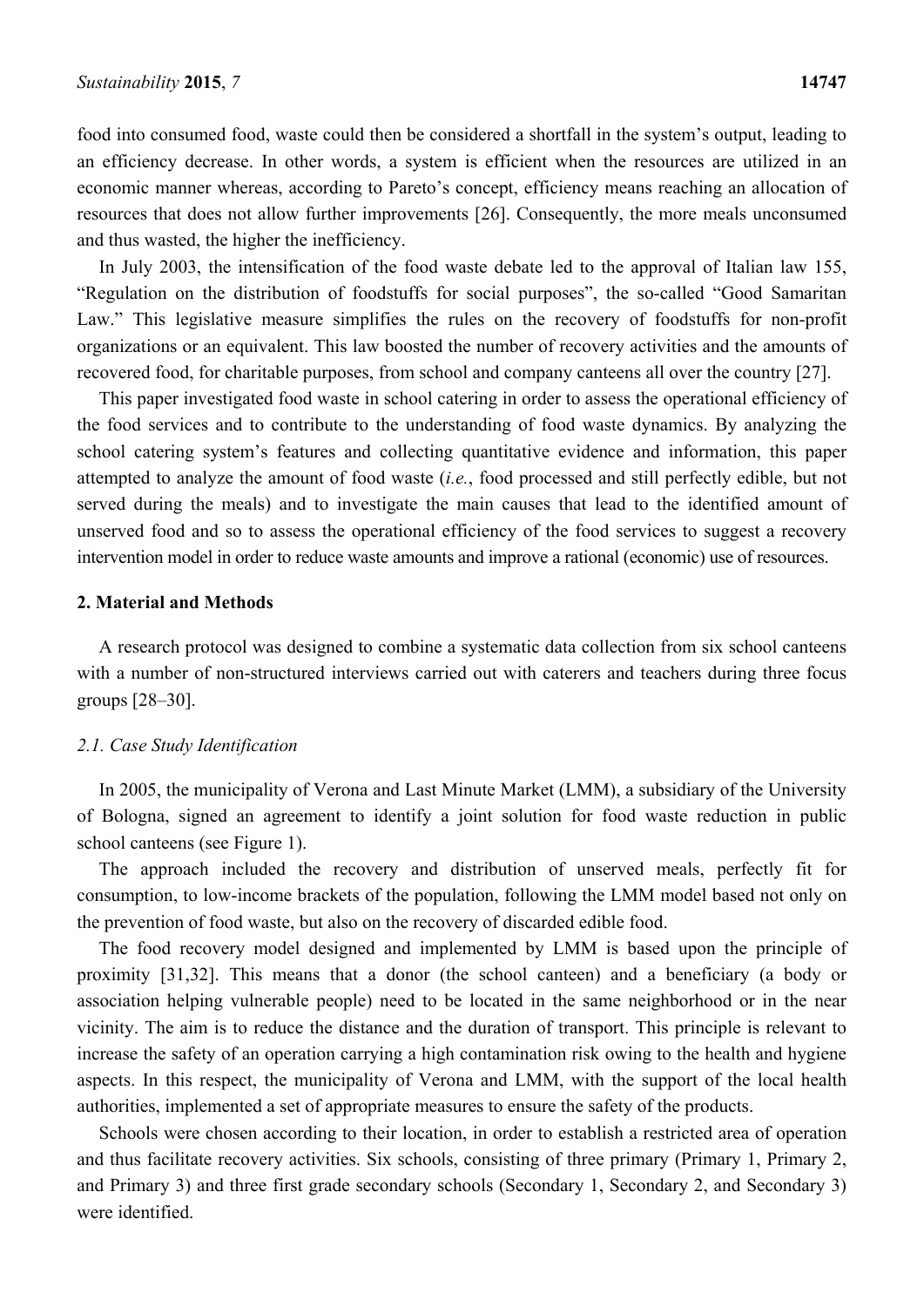Meals were produced in a centralized cooking facility and then distributed to each school. The products, transported in isothermal steel food containers (Gastronorm), were then portioned and served at tables to the children. Once the service was completed, unserved meals were made available for collection by the charitable organizations' volunteers.

The actors involved in the study included 480 students from six primary and first grade secondary schools; 18 caterers, three per school; 12 teachers, two per school; four municipal managers; four beneficiary charitable organizations, their volunteers, and aid recipients; the LMM working group, consisting of three people who regularly monitored the correct implementation of the given protocols and the health and hygiene standards of the recovered food; and the research team, consisting of three people responsible for the accuracy of the data collection.



**Figure 1.** Research rationale.

## *2.2. Data Collection*

This paper analyzed data for three scholastic years, from 2008 to 2011. During the first year (2008–2009), as a pilot project in two schools, a preliminary analysis of the efficiency of the canteen management system was conducted. Data were collected to categorize the quantity and the nutritional characteristics of the food processed (prepared) but not served, and disposed of as waste. For five days a week (from Monday to Friday), each portion of unserved food was weighed. Its temperature was then measured and recorded. In order to gather additional qualitative information on consumption and distribution modalities, data collection was integrated by a number of non-structured interviews carried out within three focus groups (focus group participants: two researchers from the University of Bologna (one as facilitator); 12 teachers (two per each school); four municipal managers; two representatives for each of the charitable organizations) [28–30].

During the second year (2009–2010), corrective actions to reduce inefficiencies were identified on the basis of the results obtained in the preliminary analysis. Remedial actions can be divided in two categories: a theoretical/didactical one aimed at reducing the causes of food waste, and an applied one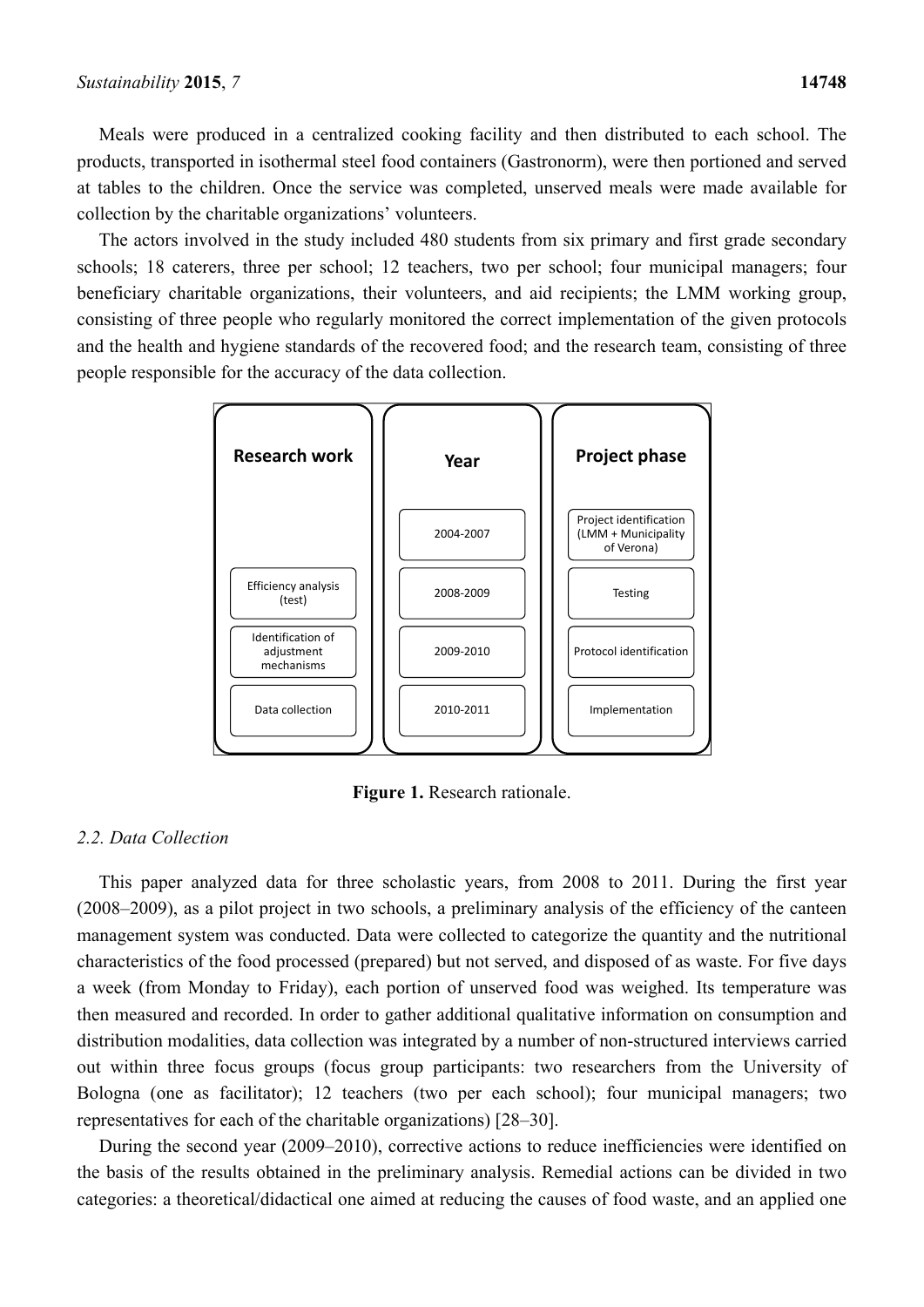aimed at identifying alternative uses of the food that is still edible. In particular, a procedure for product recovery, in compliance with hygienic and sanitary regulations, and for its distribution to charitable organizations that deliver food to disadvantaged people, was defined.

In order to apply corrective actions comprehensively, a protocol for food recovery was set, aiming at ensuring the nutritional value, physical integrity, and hygienic standard of the food distributed to the final beneficiaries.

During the third year (2010–2011), data and information were collected along with food recovery. School catering generally lasts from the beginning of October to the end of May. During October 2010, all the stakeholders were informed about the results of the preliminary analysis (of year one) and the identified remedial actions (of year two). Particular attention was given to the canteen staff and the charitable organizations involved in the collection of the unserved food, and the entire month was devoted to training them and testing the corrective actions. Food recovery and data collection began in November 2010 and concluded at the end of May 2011. The overall duration of the survey is particularly significant, considering that the studies listed in the existing literature have often been limited to a few weeks [16,18].

Collected data focused on food recovery, treatment, and transport. Related operations and processes were repeated each day, from Monday to Friday, in all the pilot schools. The only exception was Secondary School 3, where the catering service was functioning only three days a week (Tuesday, Wednesday, and Friday). Moreover, an inefficiency index of the catering system was calculated as a percentage of wasted food compared to the amount of processed food.

Canteen staff followed the guidelines to keep the unserved food, received from the kitchen in steel Gastronorm containers, in good condition. Association members involved in the recovery operation were asked to observe the typology, the weight, the temperature, and other relevant parameters of each food portion. Collected data was then discussed in a weekly briefing between canteen and association staff and the research group.

At the end of each day, unserved food was transferred to other insulated containers in order to maintain its physical characteristics. In the case of warm food, the proper conservation temperature was set to at least 65 °C, while for cold food it was not to exceed 4 °C. When the indicated limits were not observed, food was not recovered.

All the portions (pasta and soups, meat and fish, fruit, and bread) were kept separately during the entire process and placed in different stations (school and association canteens). In the canteens of the charitable organizations, food was immediately consumed by the final beneficiaries or, after cooling down, stored for later consumption. The process allowed for the identification of the amount of recovered portions and the inefficiencies of the catering management system.

Lunch menus were divided into two main typologies: summer and winter. The winter menu was served from October to March for a total of 92 days. The summer menu was served from April to May for a total of 33 days. The main difference between the two menus was the variation in fruit and vegetables depending on their seasonality. Menus consisted of the same food categories: a warm (pasta, rice, or soup) or cold (pasta or rice) entrée; a main warm course (meat, cheese, fish, or eggs) with the exception of certain cheeses such as mozzarella or Monte Veronese (a local cheese); a warm or cold seasonal side dish; seasonal fruit; and bread. One day every two weeks, pizza, along with charcuterie, was served instead of the usual entrée.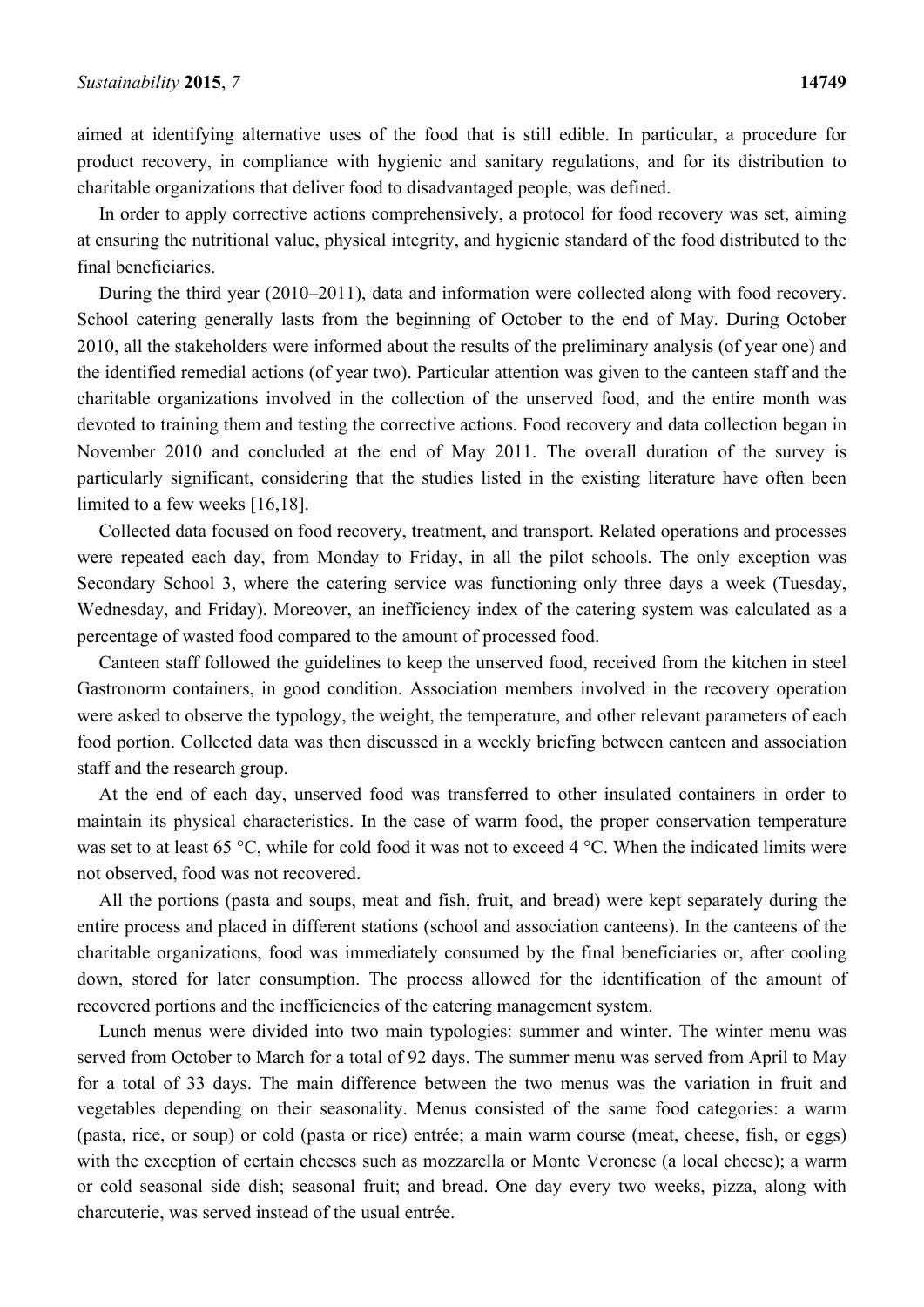Among the recovered products, there were no beverages, since during the meals only water was served from dispensers.

Furthermore, in accordance with the guidelines on balanced meals [23], portions were composed as follows: 0.2 kg for an entrée, 0.12 kg for a main course, 0.12 kg for a side dish, 0.15 kg for fruit, and 0.08 kg for bread.

Partially consumed portions of food were not taken into account since they do not respect the minimum sanitary and hygienic standards to be considered as edible food, hence they do not fit the definition of 'food waste' utilized within the present work.

#### **3. Results**

The analysis suggested that during the period of investigation the catering service management had a high level of inefficiency, measured as the amount of food processed but not served. This amount represented an average of 15.31% (6523.35 kg) of the overall processed food.

Side dishes had the highest percentage of food waste: 24.67% (1883.06 kg) of the total vegetables delivered to the cafeterias, with a prevalence of cooked vegetables (1202.10 kg) over raw vegetables (680.96 kg), as the former were served more frequently than the latter. In absolute terms, the entrée had the highest number of unconsumed portions, with the total of 2533.60 kg representing 19.92% of the processed entrées. Risotto had the highest degree of inefficiency with waste amounting to 629.15 kg, followed by pasta with tomato ragout (462.71 kg), and soups or pasta in broth (440.73 kg). Bread was also characterized by a high percentage of waste for a total of 900.58 kg, corresponding to 17.7% (see Table 1).

Main courses and fruit presented results below the average. In the case of main courses, unconsumed portions amounted to 12.59%, corresponding to 960.84 kg. In this category, the dish with the highest number of unconsumed portions was beef (241.62 kg), followed by eggs (138.53 kg). Fruit was characterized by a limited number of unconsumed portions, representing 1.51% (114.26 kg) of the total. The limited amount of remaining portions can be explained by action taken by the catering management: while leaving the canteen students were encouraged to take remaining fruit that could be consumed during the afternoon.

In a comparison between the summer and the winter menu, it appears that the percentage of unconsumed portions is not significantly different (15.00% and 16.08%, respectively), whereas the absolute values diverged considerably (4579.07 kg against 1944.28 kg, respectively). The difference in absolute values is related to the duration of the period under investigation: 92 days during winter and 33 days during the summer period. On an average basis, the quantity of unserved food was 49.77 kg per day during winter and 58.92 kg per day during summer.

Waste increase was strongly linked to wastage of side dishes, which rose from 16.97% to 44.12% (see Table 2). This indicated that raw vegetables, mostly present in the summer menu, often remained unserved. By contrast, the survey indicated a reduction of the amount of waste for entrées (about from 21.75 to 15.29) and main courses (from 13.43 to 10.46). Thus, excluding vegetables, cold courses were characterized by a lower amount of waste than warm courses.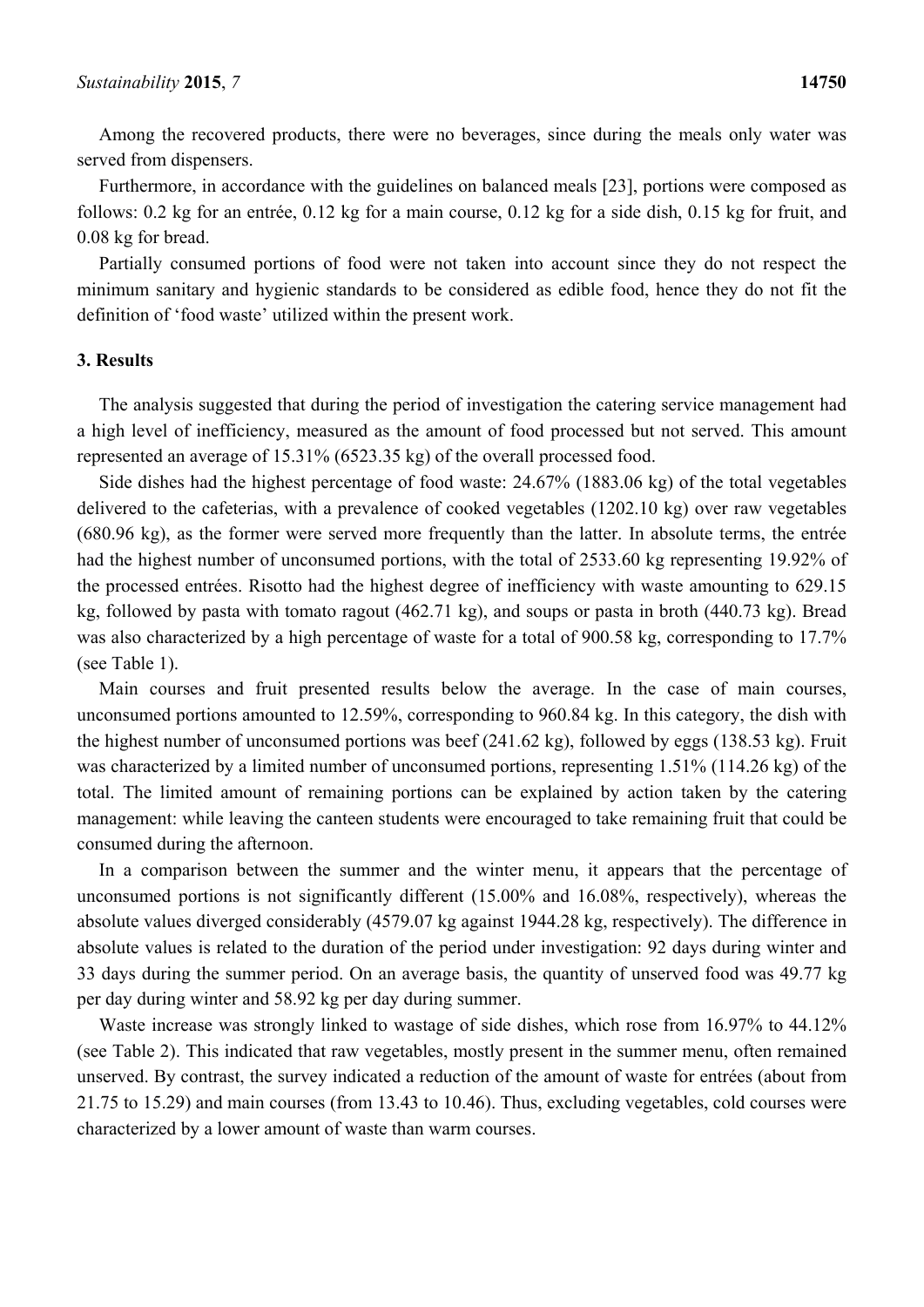**Table 1.** Processed food (kg) and unserved food (kg and %)––from November 2010 to May 2011.

|                         |                 | <b>Processed Food</b> |                                       |                 | Inefficiency<br><b>Index</b> |                                              |       |
|-------------------------|-----------------|-----------------------|---------------------------------------|-----------------|------------------------------|----------------------------------------------|-------|
| Category                | <b>Total kg</b> | Average kg<br>Per Day | Average<br><b>Portions</b><br>Per Day | <b>Total kg</b> | Average kg<br>Per Day        | Average<br><b>Portions Per</b><br><b>Day</b> | (%)   |
| Entrée                  | 12720           | 101.76                | 509                                   | 2533.60         | 20.27                        | 101                                          | 19.92 |
| Pasta meat ragout       | 1774.88         | 104.40                | 522                                   | 307.47          | 18.09                        | 90                                           | 17.32 |
| Pasta fish ragout       | 295.81          | 98.60                 | 493                                   | 135.27          | 45.09                        | 225                                          | 45.73 |
| Pasta tomato ragout     | 2070.70         | 90.03                 | 450                                   | 462.71          | 20.12                        | 101                                          | 22.35 |
| Pasta vegetables ragout | 1479.07         | 92.44                 | 462                                   | 289.27          | 18.08                        | 90                                           | 19.56 |
| Soup                    | 2366.51         | 102.89                | 514                                   | 440.73          | 19.16                        | 96                                           | 18.62 |
| Risotto                 | 2662.33         | 110.93                | 555                                   | 629.15          | 26.21                        | 131                                          | 23.63 |
| Pasta with oil          | 2070.70         | 108.98                | 545                                   | 268.99          | 14.16                        | 71                                           | 12.99 |
| Main course             | 7632.00         | 61.06                 | 509                                   | 960.84          | 7,69                         | 64                                           | 12.59 |
| Beef                    | 1347.8          | 58.60                 | 488                                   | 241.62          | 10.51                        | 88                                           | 17.94 |
| Turkey                  | 748.24          | 62.35                 | 520                                   | 116.12          | 9.68                         | 81                                           | 15.52 |
| Chicken                 | 1346.82         | 64.13                 | 534                                   | 160.14          | 7.63                         | 64                                           | 11.89 |
| Pork                    | 299.29          | 59.86                 | 499                                   | 39.77           | 7.95                         | 66                                           | 13.29 |
| Pizza                   | 748.24          | 62.35                 | 520                                   | 47.47           | 3.96                         | 33                                           | 6.34  |
| Cold cut                | 598.59          | 66.51                 | 554                                   | 39.58           | 4.40                         | 37                                           | 6.61  |
| Fish                    | 897.88          | 56.12                 | 468                                   | 91.72           | 5.73                         | 48                                           | 10.21 |
| Eggs                    | 748.24          | 62.35                 | 520                                   | 138.53          | 11.54                        | 96                                           | 18.51 |
| Cheese                  | 897.88          | 59.86                 | 499                                   | 85.89           | 5.73                         | 48                                           | 9.57  |
| Side dish               | 7632.00         | 61.06                 | 509                                   | 1883.06         | 15.06                        | 126                                          | 24.67 |
| Raw vegetables          | 2598.13         | 55.28                 | 461                                   | 680.96          | 14.49                        | 121                                          | 26,21 |
| Cooked vegetables       | 5033.87         | 64.54                 | 538                                   | 1202.10         | 15.41                        | 128                                          | 23,88 |
| Fruit/Yogurt            | 9540.00         | 76.32                 | 509                                   | 144.26          | 1.15                         | $8\,$                                        | 1.51  |
| <b>Bread</b>            | 5088.00         | 40.70                 | 509                                   | 900.58          | 7.20                         | 90                                           | 17.70 |
| Other*                  |                 |                       |                                       | 101.01          |                              |                                              |       |
| Total                   | 42612.00        | 340.90                | 509                                   | 6523.35         | 51.37                        | 389                                          | 15.31 |

Note: \*: Unutilized ingredients such as sauces, garnishes, *etc.*

The quantity of unserved bread showed a decrease (see Table 2) during the summer, thanks to specific actions introduced to reduce the inefficiencies, as in the case of fruit. In particular, the quantity of bread delivered to schools during summer was 5%–6% lower than in winter. The share of recovered bread, which already stood at a rather low level in the winter period, decreased by an additional 1.62% in the summer. This suggests that the measures taken to curb bread waste had positive results.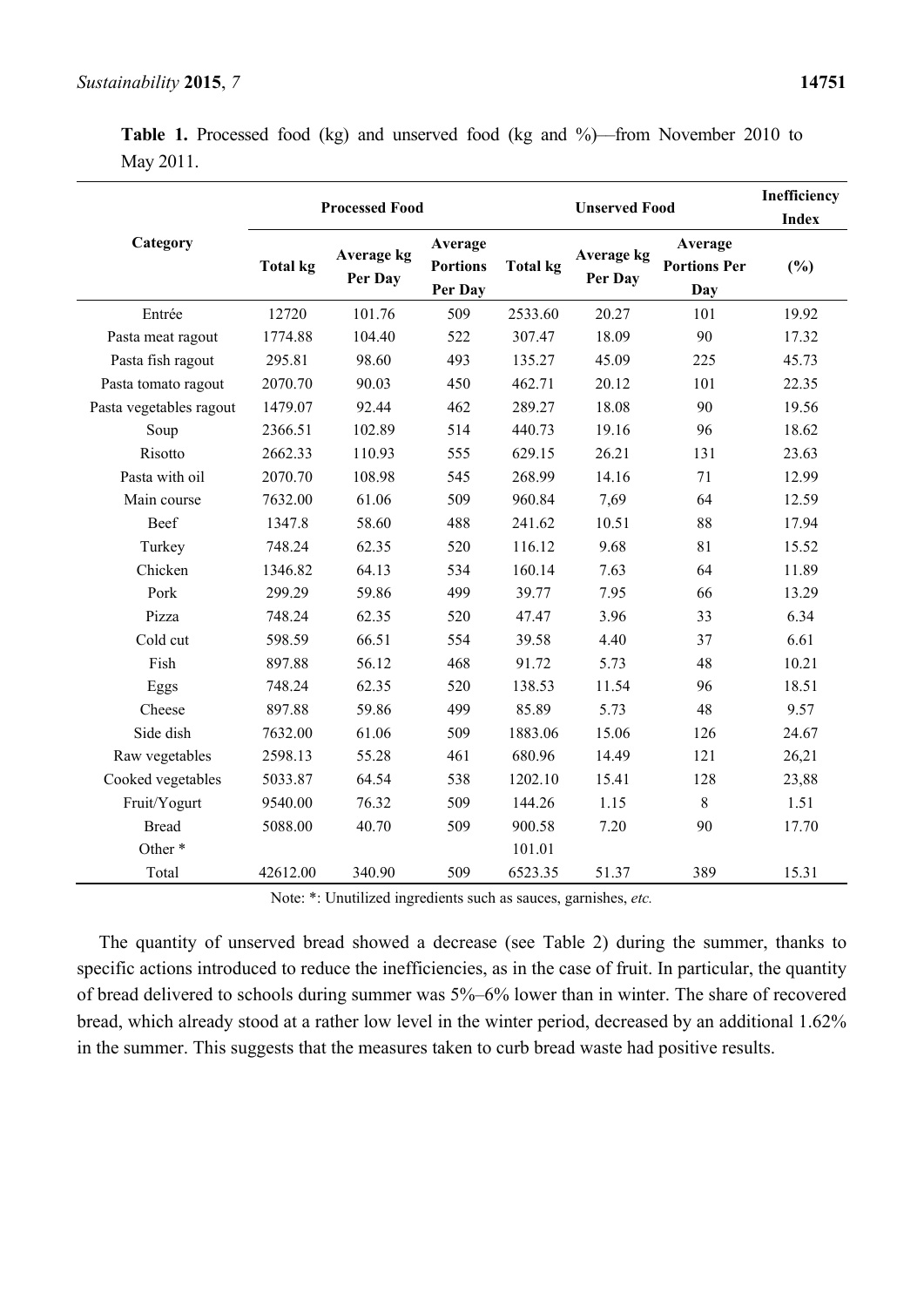|              |                               | Winter Menu (92 Days)        | <b>Summer Menu (33 Days)</b> |                               |                              |                           |
|--------------|-------------------------------|------------------------------|------------------------------|-------------------------------|------------------------------|---------------------------|
| Category     | <b>Processed</b><br>Food (kg) | <b>Unserved</b><br>Food (kg) | Inefficiency<br>Index        | <b>Processed</b><br>Food (kg) | <b>Unserved</b><br>Food (kg) | <b>Inefficiency Index</b> |
|              | A                             | B                            | $(B/A \%)$                   | $\mathbf C$                   | D                            | $(D/C \%)$                |
| Entrée       | 9110.00                       | 1981.80                      | 21.75                        | 3610.00                       | 551.80                       | 15.29                     |
| Main course  | 5466.00                       | 734.24                       | 13.43                        | 2166.00                       | 226.60                       | 10.46                     |
| Side dish    | 5466.00                       | 927.44                       | 16.97                        | 2166.00                       | 955.62                       | 44.12                     |
| Fruit/Yogurt | 6832.50                       | 134.84                       | 1.97                         | 2707.50                       | 9.42                         | 0.35                      |
| <b>Bread</b> | 3644.00                       | 712.39                       | 19.55                        | 1444.00                       | 188.19                       | 13.03                     |
| Other *      | $\overline{\phantom{m}}$      | 88.36                        | --                           | --                            | 12.65                        | $- -$                     |
| Total        | 30518.50                      | 4579.07                      | 15.00                        | 12093.50                      | 1944.28                      | 16.08                     |

**Table 2.** Comparison between winter and summer menus: processed and unserved food, and inefficiency index.

Note: \*: Unutilized ingredients such as sauces, garnishes, *etc.*

From October to May an average of 510 meals a day were delivered to schools to serve about 480 children. The number of meals in excess was 5% to 6% to satisfy any possible request for additional food. During the period under analysis the food waste per student was 13.59 kg. Considering that a medium portion is equal to 0.134 kg, the total waste was about 101 portions per person.

Overall, one portion out of eight was not consumed by students. Results suggest that on a daily basis, 101 portions of entrées, 64 of main courses, 126 of side dishes, eight of fruit, and 90 of bread were not consumed. These unserved but fully edible portions would constitute an additional 64 complete––excluding fruit––and 62 incomplete meals per day (see Figure 2).

|                  | Entrée +  | Main course + | Side dish + | Bread | 64 |
|------------------|-----------|---------------|-------------|-------|----|
| Complete meals   |           |               |             |       |    |
|                  | Entrée +  | Side dish +   | Bread       | 26    |    |
|                  |           |               |             |       |    |
| Incomplete meals | Entrée +  | Side dish     | 11          |       |    |
|                  |           |               |             |       |    |
|                  | Side dish | 25            |             |       |    |

**Figure 2.** Daily meals obtained from the recovery of unserved food.

Given that a complete meal, without fruit, has a cost of 4.30 euros, without a recovery system the overall amount of unserved but fully edible portions would represent a loss of 381.90 euros per day (see Table 3). With the recovery system in place there are no additional charges for the school canteen while the beneficiary organizations have an economic benefit represented by the value of the recovered meals that they do not need to purchase.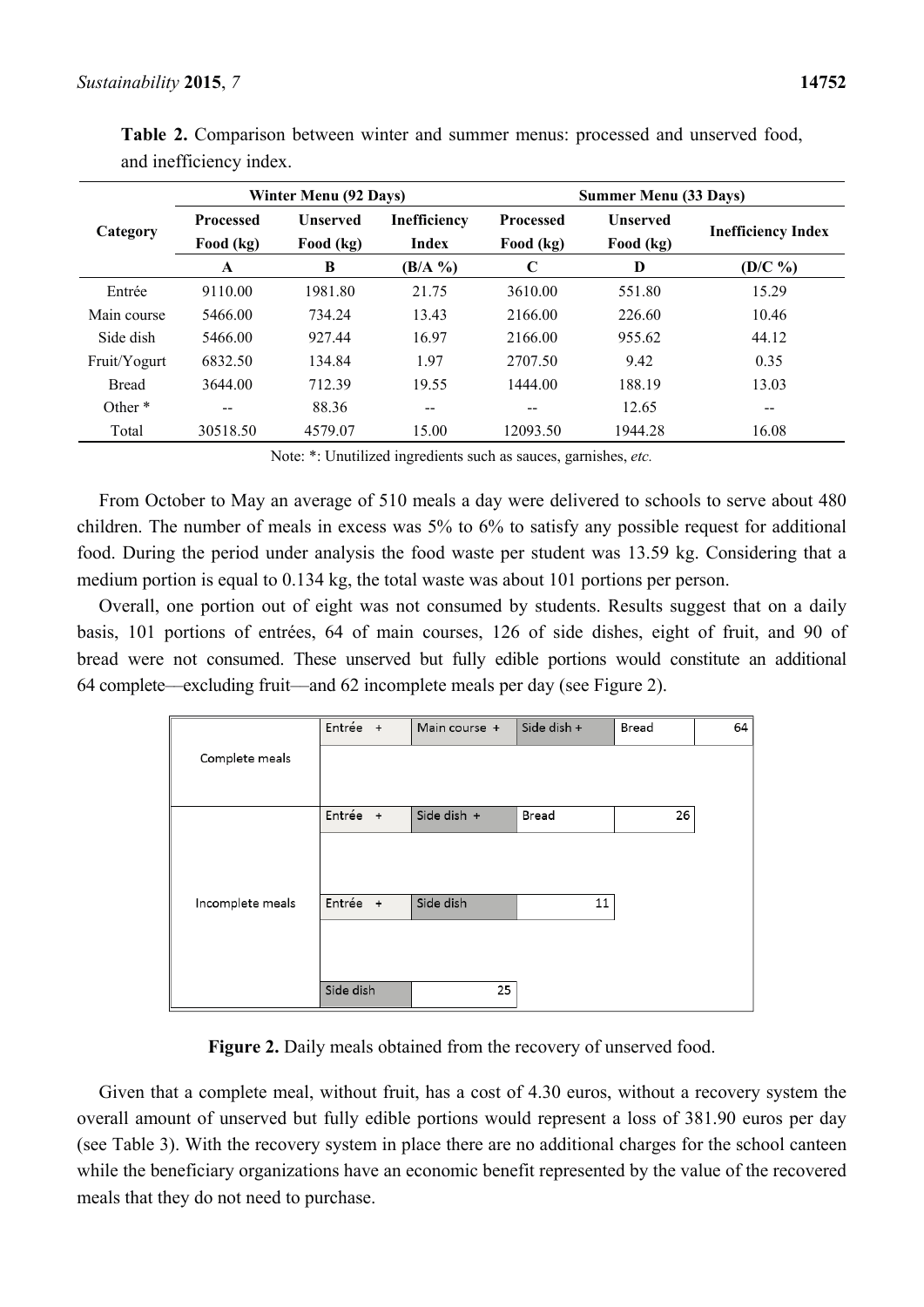| Entrée   |          | <b>Main Course</b> |                   | <b>Side Dish</b> |          |          | <b>Bread</b>     | Meal | <b>Economic Value</b>     |
|----------|----------|--------------------|-------------------|------------------|----------|----------|------------------|------|---------------------------|
| Ouantitv | Unit     | <b>Ouantity</b>    | Unit              | <b>Ouantity</b>  | Unit     | Ouantity | <b>Unit Cost</b> | Cost | <b>Average Daily Cost</b> |
| (num)    | Cost (E) | (num)              | Cost $(\epsilon)$ | (num)            | Cost (E) | (num)    | (E)              | (E)  | Recovered $(E)$           |
| 101      | .50      | 64                 | l.80              | .26              | 0.70     | 90       | 0.30             | 4.30 | 381.90                    |

**Table 3.** Recovered economic value.

Efficiency levels were also diversified within each food category. Considering the weighted average of every single dish, among the entrées, lasagna and tortellini showed the best results: in the case of lasagna the average number of unserved portions was 40, while for tortellini it was 73 (see Figure 3). These items were followed by soup, with an average of 103 unserved portions. Pasta and rice presented the worst results, with 113 and 130 portions remaining unconsumed.



**Figure 3.** Average number of unserved portions of entrées (per day).

During the interviews, attendants reported that students claimed to eat pasta and rice rather often at home, hence they did not wish to eat them in the canteen.

With regard to the main courses, cheese presented the lowest number of unserved portions (31), followed by pizza (32) and fish (40). Eggs (48) and meat (76) had the highest number of unserved portions (see Figure 4). Also in this case attendants reported that students used to eat those dishes rather frequently at home.

Food efficiency can be based on the composition of daily menus as well. The winter menu, which included pizza accompanied by meat, or cheese and raw vegetables, reported the lowest percentage of waste and hence, it was the most efficient. In this composition vegetables showed a lower surplus, while bread reported a higher number of unserved portions. The significant surplus of bread can be explained by the presence of pizza––an alternative––in the same menu. The quantity of bread served together with pizza did not change owing to the procurement specifications that were provided for standard rations for each type of product (see Table 4).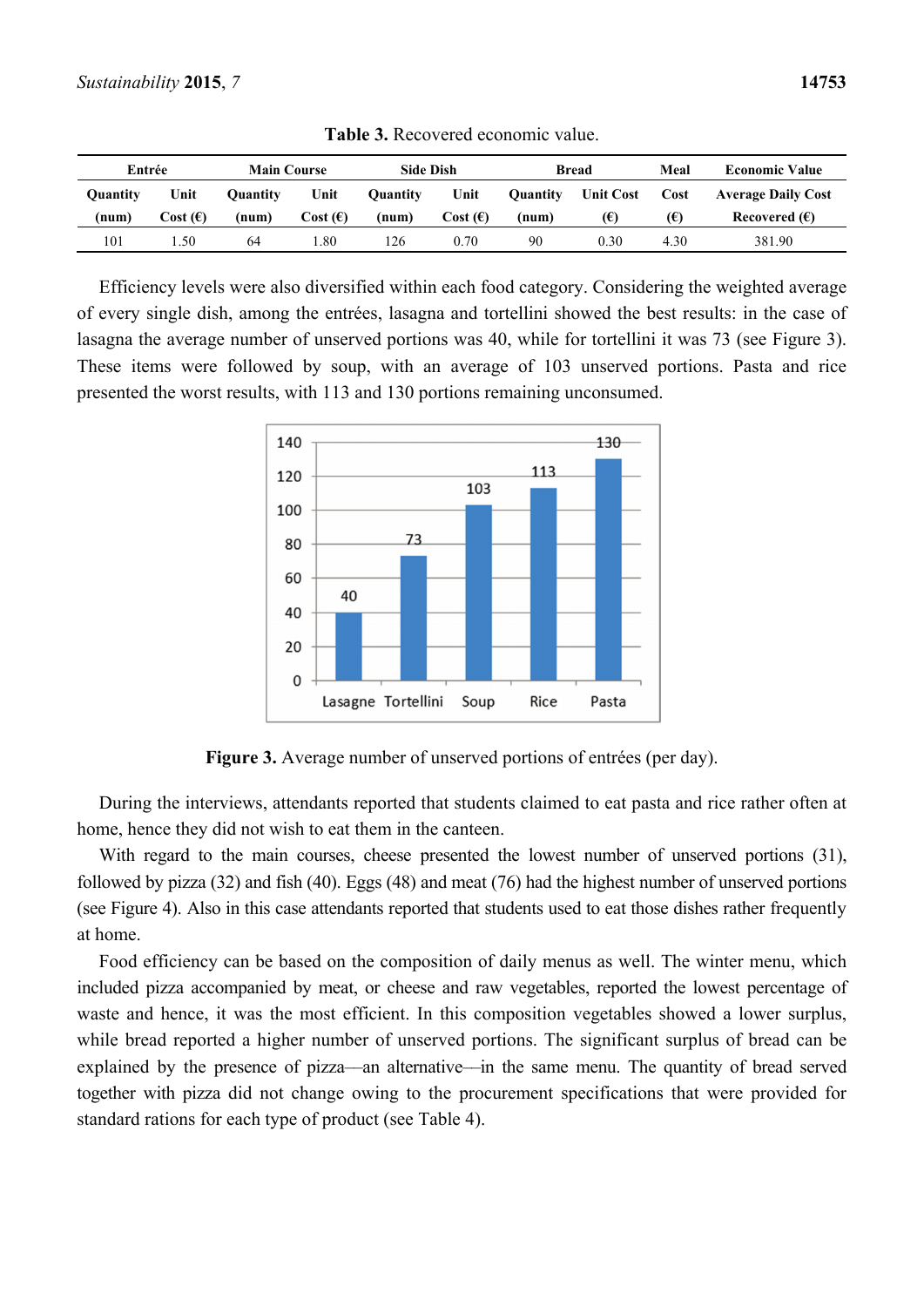



**Table 4.** Comparison between the more and less efficient compositions in the winter menu (kg and number of unserved portions).

|             |                |                                                          |                       | <b>Winter Menu</b>             |                                                |                       |                                       |                |                  |  |
|-------------|----------------|----------------------------------------------------------|-----------------------|--------------------------------|------------------------------------------------|-----------------------|---------------------------------------|----------------|------------------|--|
|             |                |                                                          |                       | <b>Processed Food</b>          |                                                |                       | <b>Unserved Food</b>                  |                |                  |  |
| Composition |                | <b>Total kg</b><br>(November to<br>March)<br>$\mathbf A$ | Average kg<br>Per Day | Average<br>portions<br>Per Day | <b>Total kg</b><br>(November to<br>March)<br>B | Average kg<br>Per Day | Average<br><b>Portions</b><br>Per Day | $B/A$ (%)      |                  |  |
|             | Entrée         | Pizza margarita                                          | 249.6                 | 62.4                           | 520                                            | 8.89                  | 2.22                                  | 19             | $\overline{4}$   |  |
| More        | Main<br>course | Ham steak                                                | 268.8                 | 67.2                           | 560                                            | 7.75                  | 1.94                                  | 16             | 3                |  |
| Efficient   | Side dish      | Raw vegetables                                           | 249.6                 | 62.4                           | 520                                            | 37.14                 | 9.29                                  | 47             | 15               |  |
|             | Fruit          |                                                          | 305.4                 | 76.35                          | 509                                            | $\blacksquare$        | $\blacksquare$                        | $\blacksquare$ | $\boldsymbol{0}$ |  |
|             | <b>Bread</b>   |                                                          | 162.88                | 40.72                          | 509                                            | 44.38                 | 11.10                                 | 139            | 27               |  |
|             | Entrée         | Risotto with<br>vegetables                               | 416                   | 104                            | 520                                            | 135.17                | 33.79                                 | 169            | 32               |  |
| Less        | Main<br>course | Turkey escalope with<br>sage                             | 249.6                 | 62.4                           | 520                                            | 37.05                 | 9.26                                  | 77             | 15               |  |
| Efficient   | Side dish      | Green beans with oil                                     | 249.6                 | 62.4                           | 520                                            | 53.80                 | 13.45                                 | 112            | 22               |  |
|             | Fruit          |                                                          | 305.4                 | 76.35                          | 509                                            | 2.93                  | 0.73                                  | 5              | 1                |  |
|             | <b>Bread</b>   |                                                          | 162.88                | 40.72                          | 509                                            | 40.89                 | 10.22                                 | 128            | 25               |  |

The menu composition with the highest percentages of surplus, and therefore the highest rate of inefficiency, was the one that included risotto with vegetables, turkey escalope, green beans, and bread.

In the menu with tortellini in broth (one of the entrées with the lowest share of waste), boiled beef showed the highest surplus among the main courses at 84.63 kg, corresponding to 705 portions.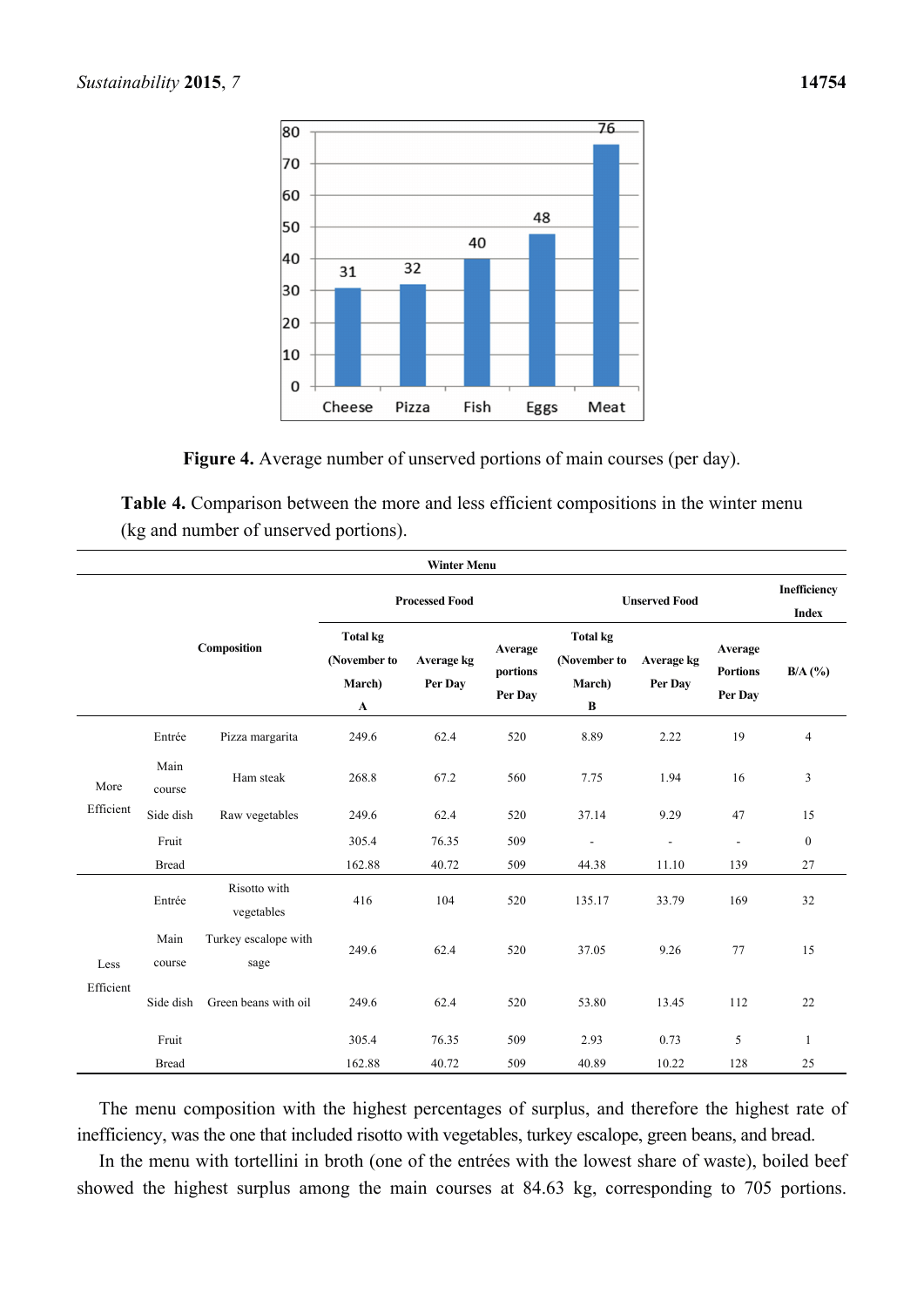Considering that tortellini broth is prepared with beef, the latter should be processed differently, in order to be more attractive.

In the summer menu one of the more efficient menus included pizza combined with a cold cut or cheese and raw vegetables. In this case bread waste was lower than in the winter period because of the smaller amount of product delivered to the canteen.

An additional similarity between the two seasonal menus is related to the combinations of dishes presenting the highest amount of unserved portions. The two combinations present rather similar food preparations: cold rice with vegetables, sliced turkey, and tomatoes for the summer menu and rice with vegetables, turkey escalope, and green beans for the winter menu (see Table 5).

|                   |                       |                                |                                                  | <b>Summer Menu</b>       |                                       |                                        |                          |                                       |                |
|-------------------|-----------------------|--------------------------------|--------------------------------------------------|--------------------------|---------------------------------------|----------------------------------------|--------------------------|---------------------------------------|----------------|
|                   | <b>Processed Food</b> |                                |                                                  |                          | <b>Unserved Food</b>                  | Inefficiency<br>Index                  |                          |                                       |                |
|                   |                       | Composition                    | <b>Total kg</b><br>(April to May)<br>$\mathbf A$ | Average<br>kg per<br>Day | Average<br><b>Portions</b><br>per Day | <b>Total kg</b><br>(April to May)<br>B | Average<br>kg per<br>Day | Average<br><b>Portions</b><br>per Day | $B/A$ (%)      |
|                   | Entrée                | White pizza<br>with grana      | 62.4                                             | 62.4                     | 520                                   | 4.10                                   | 4.10                     | 34                                    | $\tau$         |
| More<br>Efficient | Main<br>course        | Mozzarella                     | 67.2                                             | 67.2                     | 560                                   | 1.58                                   | 1.58                     | 13                                    | $\overline{c}$ |
|                   | Side dish             | Raw<br>vegetables              | 62.4                                             | 62.4                     | 520                                   | 14.90                                  | 14.90                    | 75                                    | 24             |
|                   | <b>Bread</b>          |                                | 40.72                                            | 40.72                    | 509                                   | 14.02                                  | 14.02                    | 175                                   | 34             |
|                   | Entrée                | Rice with<br>vegetables        | 208                                              | 104                      | 520                                   | 44.27                                  | 22.14                    | 111                                   | 21             |
| Less<br>Efficient | Main<br>course        | Sliced turkey<br>with rosemary | 124.8                                            | 62.4                     | 520                                   | 31.15                                  | 15.58                    | 130                                   | 25             |
|                   | Side dish             | Tomatoes                       | 124.8                                            | 62.4                     | 520                                   | 9.37                                   | 4.69                     | 39                                    | 8              |
|                   | <b>Bread</b>          |                                | 81.44                                            | 40.72                    | 509                                   | 6.43                                   | 3.22                     | 40                                    | 8              |

**Table 5.** Comparison between the more and less efficient summer menu (kg and number of unserved portions).

In the analysis of the performances of the selected schools, the highest surplus per student (*i.e.*, the lowest degree of efficiency) was recorded in Primary School 2, which had almost 15 kg of waste per capita. Secondary School 2 followed with 14.5 kg of waste per capita; Primary 3 and Primary 1 with 14 kg; Secondary 3 with 10.5 kg and Secondary 2 with 9 kg (see Table 6). Food waste in Secondary Schools 3 and 1 was significantly lower than in the other institutions. This difference could be related to the fact that the two schools are located in one of the lower-income neighborhoods of Verona. As reported by the teachers during the interviews, for some of the students, lunch at the canteen was the only complete meal of the day.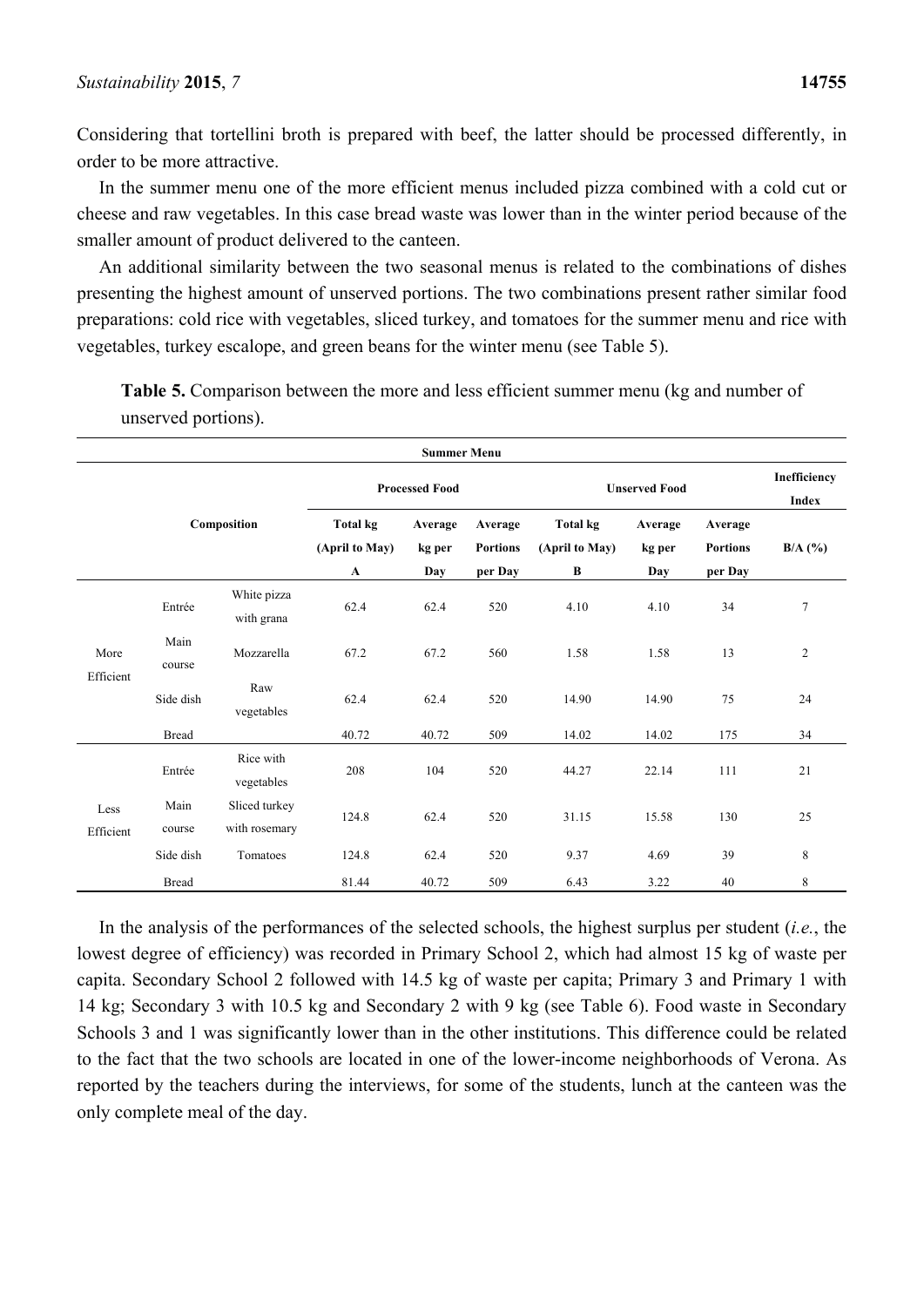|                    | <b>Processed Food</b>                       |                       | <b>Unserved Food</b>                      | <b>Inefficiency Index</b> |           |
|--------------------|---------------------------------------------|-----------------------|-------------------------------------------|---------------------------|-----------|
| <b>School</b>      | <b>Total kg</b><br>(November to<br>$May)$ A | Average kg<br>Per Day | <b>Total kg</b><br>(November to May)<br>B | Average<br>kg Per Day     | $B/A$ (%) |
| <b>Primary 1</b>   | 6515                                        | 52.12                 | 1371.33                                   | 10.97                     | 21.05     |
| <b>Primary 2</b>   | 6512                                        | 52.09                 | 793.13                                    | 6.35                      | 12.18     |
| <b>Primary 3</b>   | 6514                                        | 52.12                 | 2224.01                                   | 17.79                     | 34.14     |
| <b>Secondary 1</b> | 6517                                        | 52.14                 | 296.54                                    | 2.37                      | 4.55      |
| <b>Secondary 2</b> | 6512                                        | 52.10                 | 1219.09                                   | 9.75                      | 18.72     |
| <b>Secondary 3</b> | 6512                                        | 52.09                 | 609.51                                    | 4.88                      | 9.36      |

**Table 6.** Comparison among the six case studies: inefficiency index per school.

## **4. Discussion: The Causes of Food Waste**

This paper highlights the relevance of food waste as defined in the case study. Unserved food amounts to 15% to 16% of the total amount of food delivered to the six schools under analysis. Food waste causes are numerous and diverse [25]; however, students' and households' lack of attention to dietary habits has to be included among the most relevant ones (see Table 7). Teacher interviews suggested that the majority of students consume packaged sweet and salty snacks, as well as sweetened sparkling beverages, during the mid-morning break. This type of food, which is not included in the healthy and balanced diet suggested by the Ministry [23], is often characterized by a high caloric content that affects the energy balance and often leads to a loss of appetite at lunchtime [33]. According to the interviews, during the lunch meal, students having packaged snacks and sweetened sparkling beverages during the mid-morning break consumed less food than students who had different types of food during the break. Therefore, results suggested that a significant group of students refused food because of a sense of satiety felt at the beginning of lunch.

An additional cause of food waste in school catering is related to the menu composition. A representative case is the menu including both bread and pizza; these are alternative products and should not be served in the same menu. A corrective action to prevent food waste could be avoiding the presence of alternative products in the same menu, as shown by the data.

A further element is the rigidity of the procurement specifications that set a fixed quantity for each product. Daily observations led to the identification of a number of critical situations. For instance, in the case of pizza and bread served together, food waste reduction could be ensured by adjusting bread quantities.

In some cases, it may be relevant to address the way food is presented. Boiled meat presents a significant level of inefficiency but it is also a basic ingredient for the preparation of tortellini (pasta), a dish with one of the lowest number of unserved portions. Despite the evidence, no corrective measures have been taken by the catering service. Beside these specific factors, there is also a general lack of tools to adjust system inefficiencies. Throughout the study period, the same menus were characterized by similar levels of waste. The rigidity of procurement specifications and the extremely limited flexibility in adjusting the different food preparations reduced the possibility of identifying actions based on students' consumption habits. The introduction of corrective measures produced significant results in terms of improved managerial efficiency. The case of fruit distribution provides significant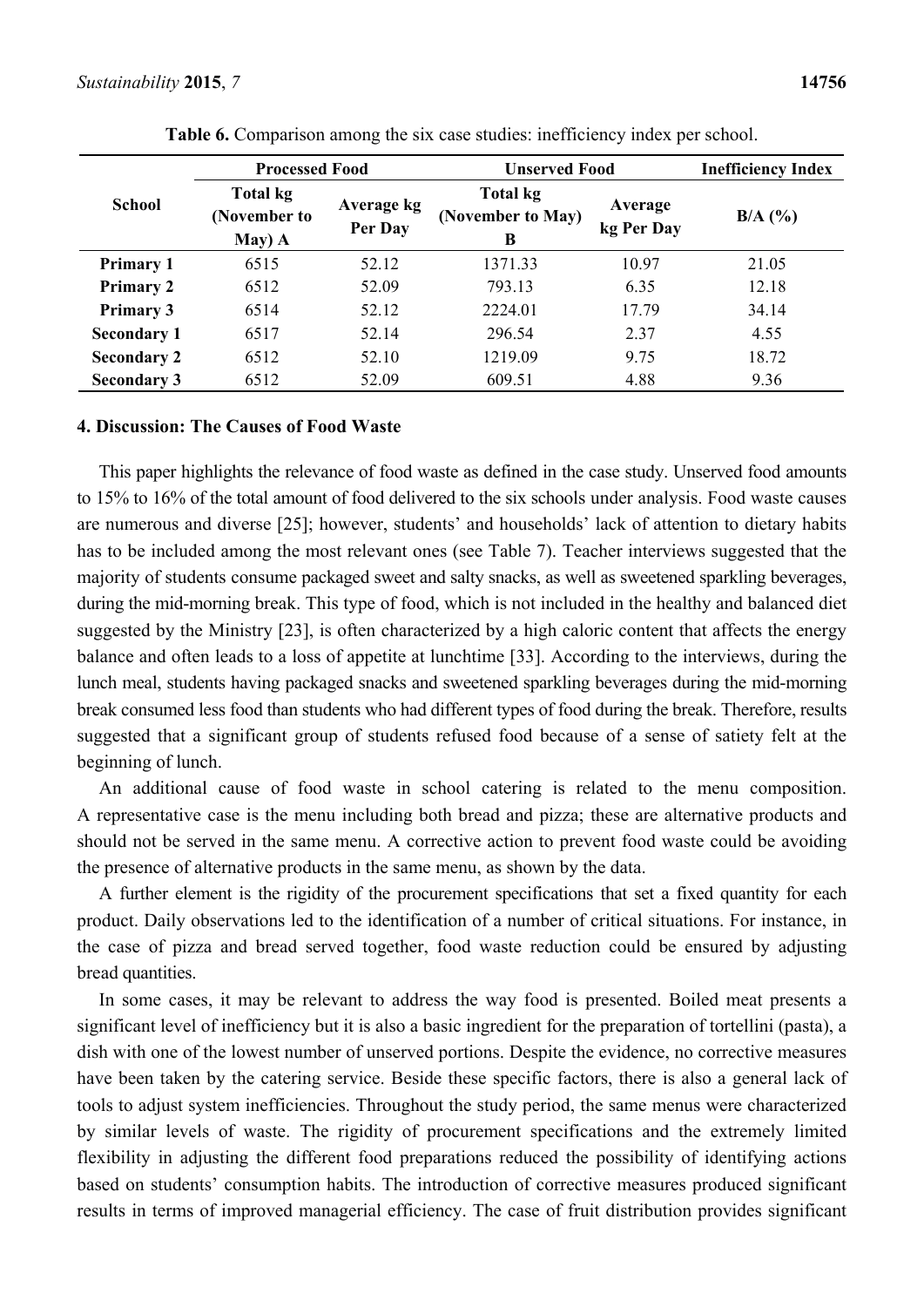evidence: the remaining fruit was distributed to students as snacks during the afternoon. An additional example is the case of bread, where the revision of the purchased quantity resulted in a significant reduction of the amount of leftovers.

These interventions can be classified as preventive measures. The EU Waste Framework Directive [34] identifies a "waste hierarchy" based on five steps, ranked according to their environmental impact: prevention, reuse, recycling, recovery, and disposal. Prevention is clearly the primary objective, while the other options should be considered in the order indicated by the EU Directive. An alternative measure for managing the food waste remaining after the adoption of the necessary prevention strategies––as indicated in the case study identification section is represented by the recovery model based on the proximity principle designed and implemented by LMM.

| Food waste driver                   | <b>Description</b>                                                             |
|-------------------------------------|--------------------------------------------------------------------------------|
| Menu composition                    | Some menus present products with similar characteristics <i>(i.e., bread</i> ) |
|                                     | and pizza) that should be considered as alternative dishes                     |
| Rigid procurement practices         | The standard quantity of each food product cannot be easily modified           |
| Lack of attention to dietary habits | Families do not pay attention to balanced dietary habits                       |
| Meal presentation                   | Food is presented in an unattractive manner                                    |

**Table 7.** Food waste drivers in school catering.

In light of the data that have been collected, school catering food waste might be divided in three categories (see Figure 5):

- (a) "avoidable" unserved food––unserved food thrown away because there is a lack of attention to dietary habits, limited flexibility in procurement, food is presented in an unattractive manner, or there are alternative products on the same menu;
- (b) "physiological" unserved food––unserved food, cooked in excess to ensure some extra portions to satisfy any possible requests for additional food, for facilitating the portioning activity;
- (c) food served but not consumed––waste arising from food served during the catering service but not completely consumed by students (dish leftovers).

In conclusion, as discussed above, from the point of view of food waste reduction, on points (a) and (c) it is possible to intervene with preventive measures, while on point (b) it is possible to intervene with recovery measures.



**Figure 5.** Typology of school catering waste, and corrective measures.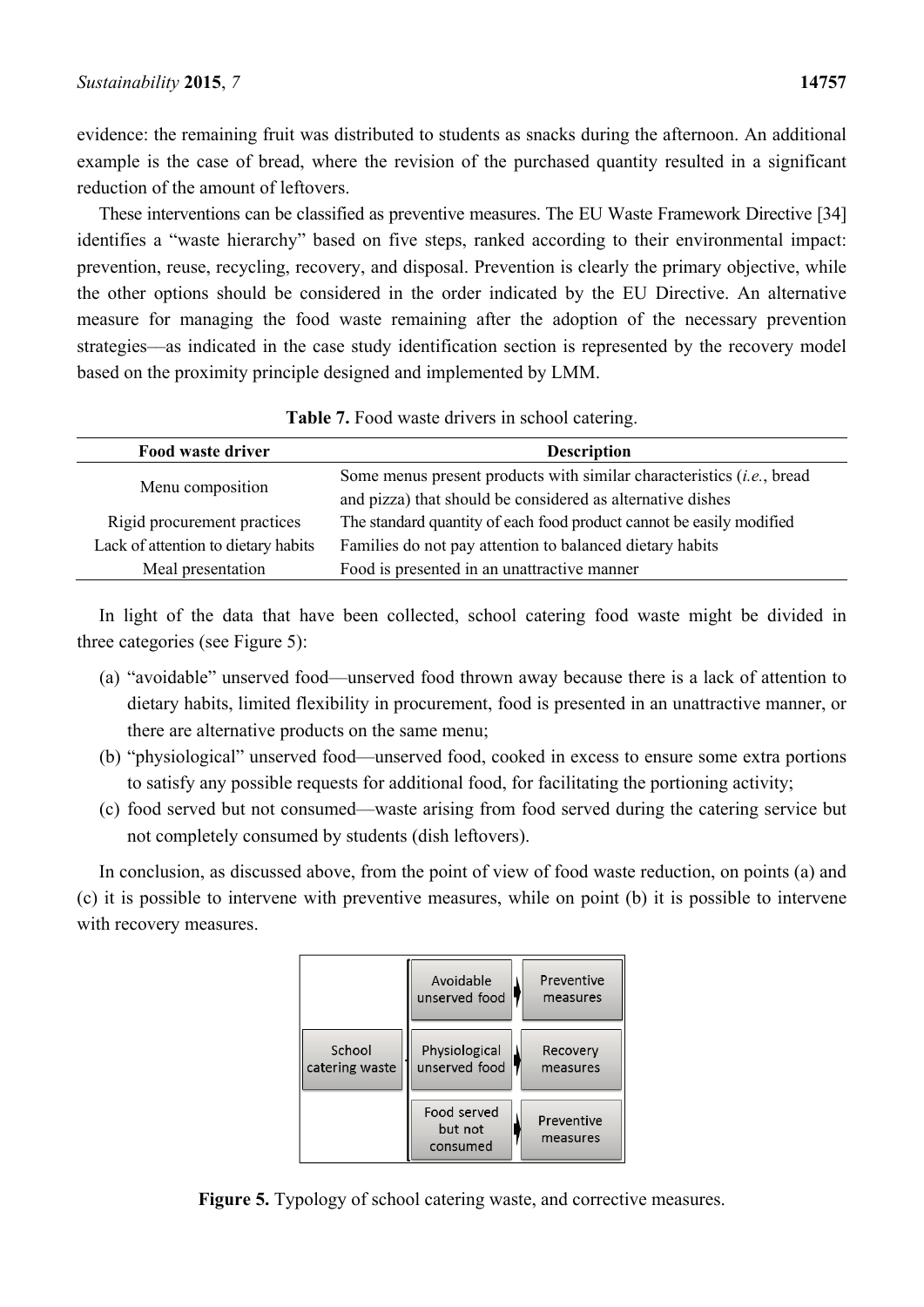## **5. Conclusions**

The work identified a significant level of inefficiency in the school catering service, measured as the amount of food processed and still perfectly edible but not served. The volume of food waste represented about 15.3% (6523.35 kg) of the total processed food. In other terms, 64 complete meals and 62 incomplete meals were wasted each day.

Among the causes identified in this study, four of them are more relevant than others because of their implications and impact on prevention: lack of attention to dietary habits, rigid food procurement specifications, menu composition, and meal presentation.

In order to increase catering efficiency, the study suggested an integrated strategy that involves the catering service and other key stakeholders such as families and local and national administrations. On the catering side, the research showed the need for at least two types of intervention: reduction of the rigidity of standard rations for each food type, to adjust the quantity of food when it is excessive; and revision of the menus to avoid alternative products being served on the same menu.

An additional measure to increase efficiency is represented by information campaigns aimed at improving dietary habits so as to decrease the consumption of products with high caloric content, such as sweet and salty snacks and sparkling beverages, which were identified as one of the reasons why students refuse meals.

Prevention alone is not sufficient to achieve an optimal allocation of resources; it should be integrated with recovery mechanisms to intervene and adjust the additional failures of the catering system. The work showed that a food recovery intervention model could lead to higher efficiency and to an economic use of resources, and therefore to an allocation of resources that does not allow for further improvements. Finally, the study suggested the need for further academic investigations into the different––and interrelated––dimensions of food waste including economic, environmental, nutritional, sociocultural, and technological aspects.

## **Author Contributions**

Luca Falasconi developed the original idea, contributed to the research design, conducted data collection and supported data elaboration and analysis. Matteo Vittuari and Alessandro Politano contributed to the research design, carried out the literature review, supported data collection and carried out data elaboration and analysis. Andrea Segrè contributed with comments and revisions and edited for content. Authors contributed equally to writing the paper. All authors proofread and approved the final manuscript.

# **Conflicts of Interest**

The authors declare no conflict of interest.

# **References**

1. Evans, D.; Campbell, H.; Murcott, A. A brief pre-history of food waste and the social sciences. *Sociol. Rev.* **2012**, *60*, 5–26.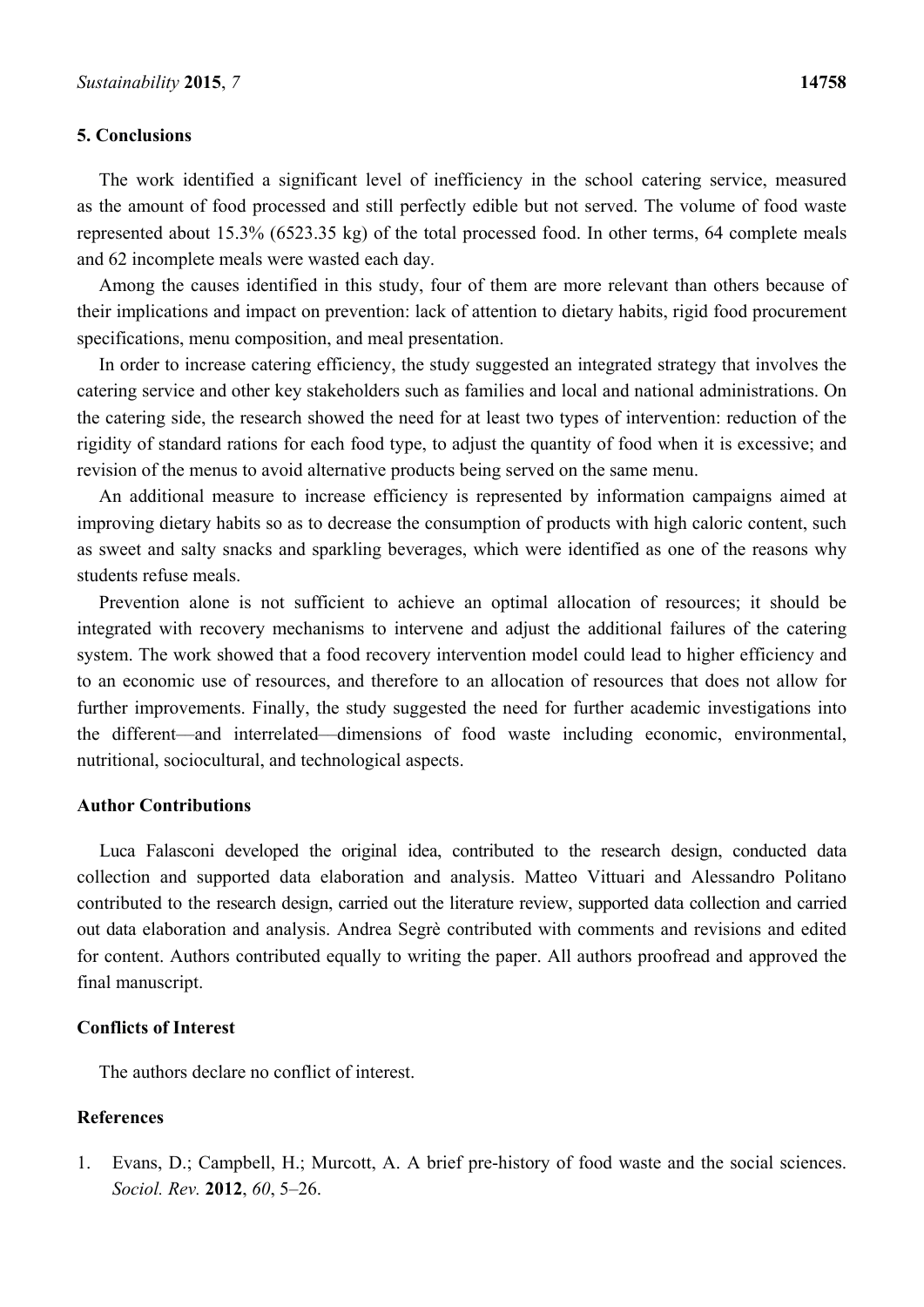- 2. Food and Agriculture Organization of the United Nations (FAO). *Food Loss Prevention in Perishable Crops*; FAO Publishing: Rome, Italy, 1981.
- 3. Food and Agriculture Organization of the United Nations (FAO). *Global Food Losses and Food Waste*; FAO Publishing: Rome, Italy, 2011.
- 4. European Parliament (EP). *Avoiding Food Waste: Strategies for Improving the Efficiency of the Food Chain in the EU*; EP Publishing: Strasburg, France, 2011.
- 5. Östergren, K.; Gustavsson, J.; Bos-Brouwers, H.; Timmermans, T.; Hansen, O.-J.; Møller, H.; Anderson, G.; O'Connor, C.; Soethoudt, H.; Quested, T.; *et al. FUSIONS Definitional Framework for Food Waste*; Wageningen University Publishing: Wageningen, The Netherlands, 2014.
- 6. Environmental Protection Agency (EPA). *Measuring Recycling: A Guide for State and Local Governments*; EPA Publishing: Washington, DC, USA, 1997.
- 7. Segrè, A.; Falasconi, L.; Politano, A.; Vittuari, M. Background Paper on the Economics of Food Loss and Waste. Available online: http://www.fao.org/fileadmin/user\_upload/save-food/PDF/ WorkingPaper/Background\_Paper\_2014.pdf (accessed on 30 October 2015).
- 8. Bagherzadeh, M.; Inamura M.; Jeong H. Food waste along the food chain. *OECD Food Agric. Fish. Pap.* **2014**, doi:10.1787/5jxrcmftzj36-en.
- 9. Betz, A.; Buchli, J.; Göbel, C.; Müller, C. Food waste in the Swiss food service industry––Magnitude and potential for reduction. *Waste Manag.* **2015**, *35*, 218–226.
- 10. Göbel, C.; Langen, N.; Blumenthal, A.; Teitscheid, P.; Ritter, G. Cutting food waste through cooperation along the food supply chain. *Sustainability* **2015**, *7*, 1429–1445.
- 11. European Commission (EC). *Preparatory Study on Food Waste across EU 27*; EC Publishing: Brussels, Belgium, 2010.
- 12. Food and Agriculture Organization of the United Nations (FAO). *Food Losses and Waste in the Context of Sustainable Food Systems*; FAO Publishing: Rome, Italy, 2014.
- 13. Parfitt, J.; Barthel, M.; Macnaughton, S. Food waste within food supply chains: Quantification and potential for change to 2050. *Philos. Trans. R. Soc.* **2010**, *365*, 3065–3081.
- 14. Bräutigam, K.R.; Jörissen, J.; Priefer, C. The extent of food waste generation across EU-27: Different calculation methods and the reliability of their results. *Waste Manag. Res.* **2014**, *32*, 683–694.
- 15. Møller, H.; Hanssen, O.J.; Gustavsson, J.; Östergren, K.; Stenmarck, Å.; Dekhtyar, P. *Report on Review of (Food) Waste Reporting Methodology and Practice*; Wageningen University Publishing: Wageningen, The Netherlands, 2014.
- 16. Engström, A.; Carlsson-Kanyama, R. Food losses in Food Service Institutions––Examples from Sweden. *Food Policy* **2004**, *29*, 203–213.
- 17. Waste & Resources Action Programme (WRAP). *Food Waste in School*; WRAP Publishing: London, UK, 2011.
- 18. Sonnino, R.; McWilliam, S. Food Waste, Catering practices and public procurement: A case study of hospital food systems in Wales. *Food Policy* **2011**, *36*, 823–829.
- 19. Byker, C.J.; Farris, A.R.; Marcenelle, M.; Davis, G.C.; Serrano, E.L. Research brief food waste in a school nutrition program after implementation of new lunch program guidelines. *J. Nutr. Educ. Behav.* **2014**, *46*, 406–411.
- 20. Ferreira, M.; Liz Martins, M.; Rocha R. Food waste as an index of foodservice quality. *Brit. Food J.* **2013**, *115*, 1628–1637.